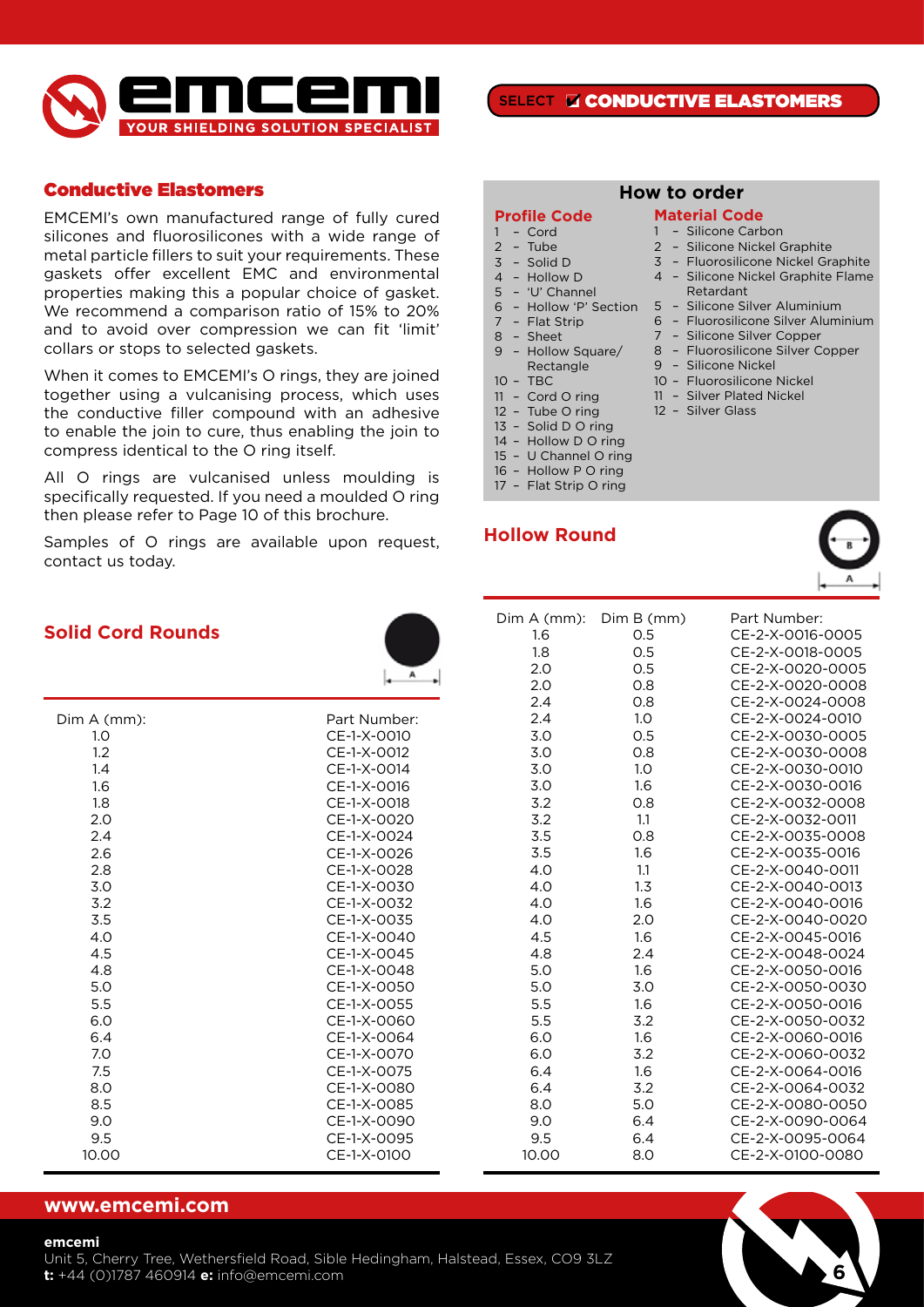|   | $\overline{B}$ |
|---|----------------|
| A |                |

**D** RADIUS

| Dim A (mm):<br>1.63 | Dim B (mm)<br>1.40 | Part Number:<br>CF-3-X-0016-0014     |
|---------------------|--------------------|--------------------------------------|
| 1.73<br>1.98        | 1.57<br>2.39       | CE-3-X-0018-0016<br>CE-3-X-0020-0024 |
| 2.26                | 1.98               | CF-3-X-0023-0020                     |
| 2.54                | 1.57               | CF-3-X-0025-0016                     |
| 2.79                | 3.81               | CF-3-X-0028-0038                     |
| 3.43                | 3.10               | CF-3-X-0034-0031                     |
| 3.96                | 3.00               | CE-3-X-0040-0030                     |
| 3.96                | 3.96               | CF-3-X-0040-0040                     |
| 4.45                | 4.52               | CF-3-X-0045-0045                     |
| 4.78                | 4.78               | CE-3-X-0048-0048                     |

# **Hollow 'D'**

|          |          |          |          | А                |
|----------|----------|----------|----------|------------------|
| Dim A    | Dim R    | Dim C    | Rad      | Part Number:     |
| $(mm)$ : | $(mm)$ : | $(mm)$ : | $(mm)$ : |                  |
| 3.96     | 3.96     | 1.14     | 1.98     | CE-4-X-0040-0040 |
| 4.75     | 4.72     | 1.27     | 2.36     | CF-4-X-0048-0048 |
| 6.35     | 6.35     | 1.65     | 3.18     | CF-4-X-0064-0064 |
| 7.92     | 7.92     | 1.27     | 3.96     | CE-4-X-0080-0080 |
| 12.37    | 8.23     | 2.03     | 6.20     | CF-4-X-0124-0082 |
|          |          |          |          |                  |

C

|          | <b>'U' Channel</b> |          |          |                  |
|----------|--------------------|----------|----------|------------------|
| Dim A    | Dim B              | Dim C    | Dim D    | Part Number:     |
| $(mm)$ : | $(mm)$ :           | $(mm)$ : | $(mm)$ : |                  |
| 2.54     | 2.54               | 0.86     | 0.84     | CE-5-X-0025-0025 |
| 3.20     | 2.80               | 0.66     | 1.27     | CE-5-X-0032-0028 |
| 3.20     | 5.72               | 0.51     | 1.91     | CE-5-X-0032-0057 |
| 3.96     | 3.94               | 1.57     | 1.19     | CE-5-X-0040-0040 |

# **Hollow 'P' Section**



| Dim A    | Dim R    | Dim C    | Dim D    | Part Number:               |
|----------|----------|----------|----------|----------------------------|
| $(mm)$ : | $(mm)$ : | $(mm)$ : | $(mm)$ : |                            |
| 5.08     | 2.03     | 1.57     | 12.70    | CE-6-X-0050-0020-0016-0127 |
| 5.08     | 2.03     | 1.57     | 21.59    | CE-6-X-0050-0020-0016-0215 |
| 6.35     | 3.20     | 1.57     | 12.70    | CE-6-X-0064-0032-0016-0127 |
| 6.35     | 3.20     | 1.57     | 16.00    | CE-6-X-0064-0032-0016-0160 |
| 6.35     | 3.20     | 1.57     | 22.22    | CE-6-X-0064-0032-0016-0220 |
| 7.92     | 4.80     | 1.57     | 22.22    | CE-6-X-0080-0048-0016-0220 |
| 9.10     | 6.50     | 1.80     | 19.81    | CE-6-X-0091-0065-0018-0198 |
|          |          |          |          |                            |

4.45 3.95 1.19 1.91 CE-5-X-0045-0039 8.30 5.90 1.57 2.92 CE-5-X-0083-0060

# **www.emcemi.com**

### **emcemi**

Unit 5, Cherry Tree, Wethersfield Road, Sible Hedingham, Halstead, Essex, CO9 3LZ **t:** +44 (0)1787 460914 **e:** info@emcemi.com **7**

**Solid 'D' Strip Profile:**



# **Hollow Square/Rectangle:**



A<sup>1</sup>

| Dim A    | Dim B    | Dim C    | Part Number:          |
|----------|----------|----------|-----------------------|
| $(mm)$ : | $(mm)$ : | $(mm)$ : |                       |
| 3.00     | 3.00     | 0.80     | CE8-X-0030-0030-0008  |
| 6.00     | 6.00     | 2.00     | CE-8-X-0060-0060-0020 |
| 6.00     | 6.00     | 3.00     | CE-8-X-0060-0060-0030 |
| 8.00     | 8.00     | 3.50     | CE-8-X-0080-0080-0035 |
| 9.50     | 9.50     | 4.80     | CE-8-X-0095-0095-0048 |
|          |          |          |                       |